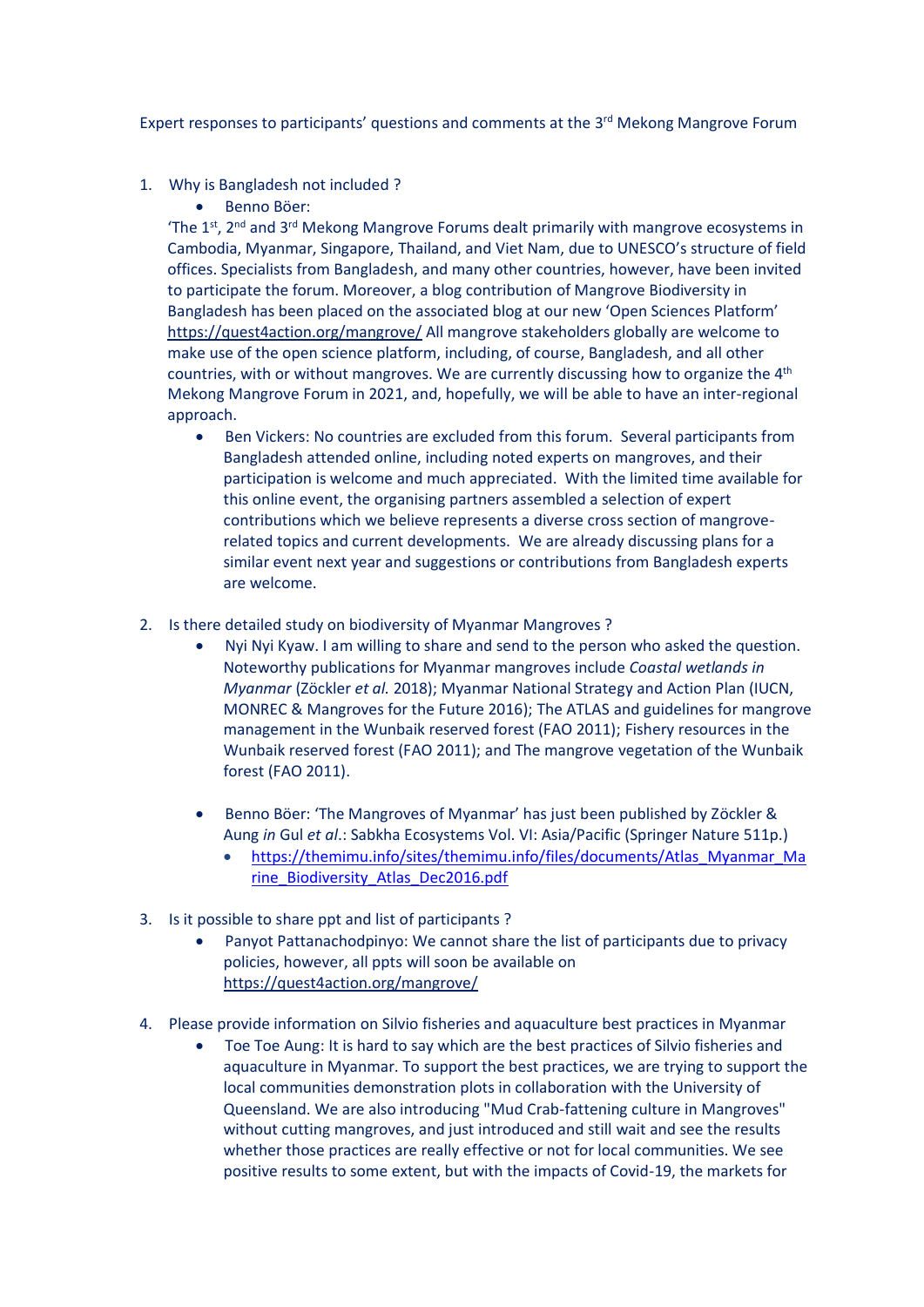Mud-crabs are now challenging these initiatives. Overall, our key interest is to introduce "Mud-crab fattening culture" without cutting mangroves as the best aquaculture practices in the coastal areas.

- Karsten Schröder: On aquasilviculture
- While the mangrove forest serves as pool of resources for local communities' livelihood since many generations, 'Aquasilviculture' – more commonly known as Mangrove Friendly Aquaculture (MFA) - has been practiced in Myanmar for more than 20 years; yet, the development of (semi-) industrial shrimp industry development, with its known negative impact on the environment, particularly on the mangrove ecosystem, has led to a controversial discussion regarding promoting or prohibiting any kind of aquaculture activities in or next to mangrove areas;
- There's an overdue need to clarify the meaning of the term 'mangrove friendly aquaculture'. Establishing a clear picture on resource management, and the resulting rights and responsibilities for aquaculture operation, can have a positive impact on the socioeconomic development in the coastal areas;
- Small scale shrimp farmers (as well as farmers who operate polyculture systems) base their business usually on the concept of 'trap-and-hold' for shrimp (and fish) grow out, taking advantage of the primary production of the waterbodies. Enclosures in the mangrove system, as well as simple ponds, operated in an extensive manner - often on a family basis – rely entirely on the tidal water exchange system. Based on the influx of shrimp and fish larvae, this concept bears high economic potentials for local communities;
- Clarifying land-use and operation of aquaculture business in the mangrove area, historically under the jurisdiction of Forest Depart (Ministry of Agriculture, Livestock and Irrigation, MOALI), will serve as a basis for furthering MFA following proven technical concepts and will result in a substantial increase of annual yield without compromising the natural carrying capacity of the mangrove system and the conservation aspect of the mangrove system itself.
- As a way forward, the Department of Fisheries -with the assistance of the GIZ MYSAP (Myanmar Sustainable Aquaculture Programme) project is finding solutions: A specific guideline on mangrove friendly aquaculture practices. The mangrove friendly aquaculture is mentioned in National Aquaculture Development Plan, the output: '2.3: Rice-fish systems and mangrove friendly farming systems are developed and promoted'
- This strategic step will set the direction for future synergies between resource conservation and sustainable utilization and calls for a multi-sectorial dialogue, involving the relevant government agencies as well as representatives of the immediate resource users, and other actors within the value chain.

On aquaculture best practices

- MYSAP is also facilitating a Myanmar Standard on Good Aquaculture Practices in Myanmar which has reference to the FAO (2012). Voluntary Guidelines on the Responsible Governance of Tenure of Land, Fisheries and Forests in the Context of National Food Security.
- This Myanmar GAQP has technical compliance measures on aquaculture site selection, quote:
- 'The construction of the farm should not disturb the ecosystem and no forest or other natural habitats should be cleared for construction, nor should any natural waterways be drained, blocked or diverted';
- It is foreseen that this standard is voluntary but may be inspected and certified in the future.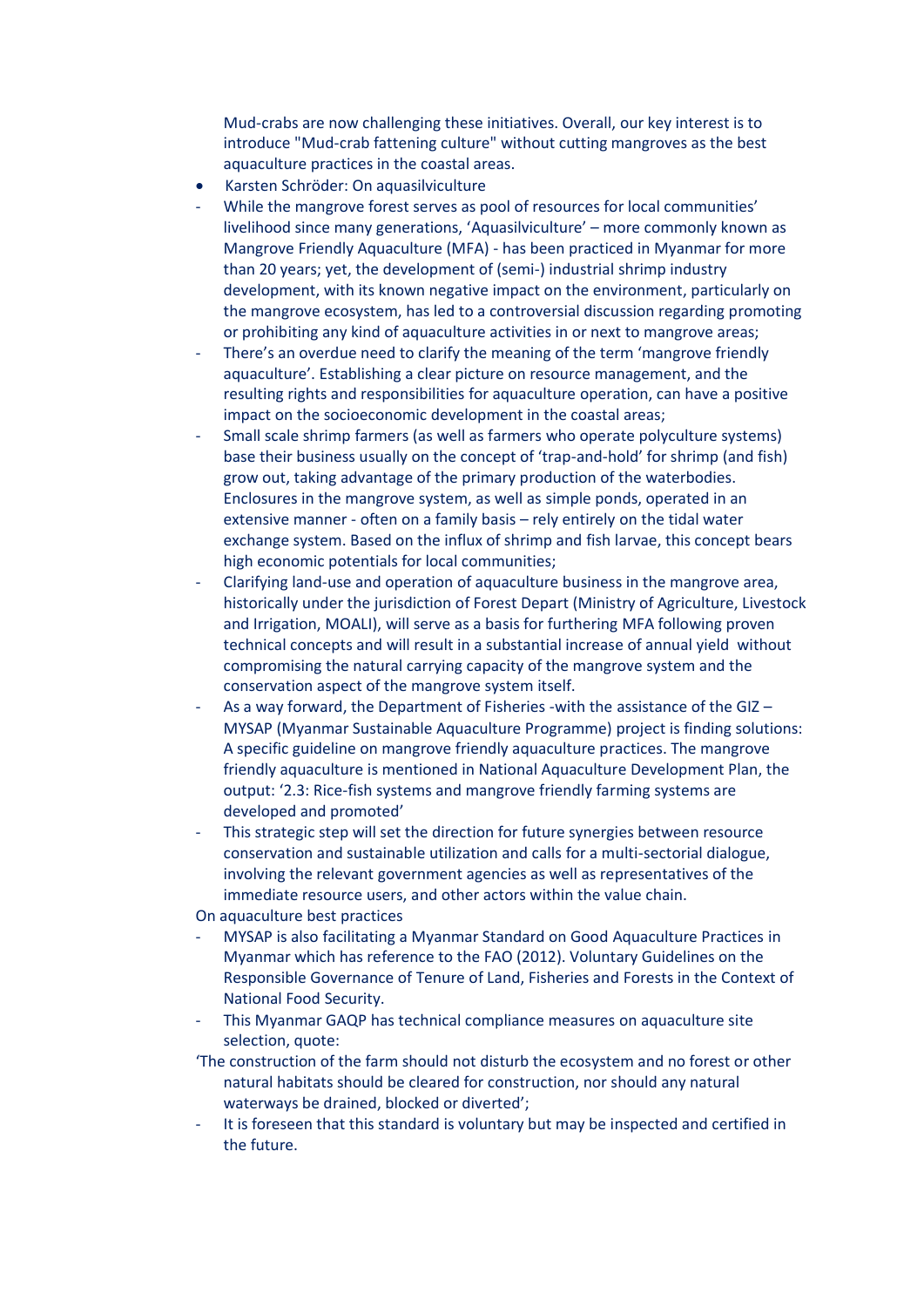- 5. So, in third world countries, a lot of people who aren't aware of the importance of mangroves, and they end up cutting down forests. So how do you believe we should go about informing people about the harms of such actions? It is very important to raise awareness on the importance of mangrove ecosystems. Three quarters of the world's people are in Asia. Humans and mangrove ecosystems have co-evolved together but we need to inform the public on the importance of these ecosystems. Humans and all other life forms that depend on mangrove ecosystems are increasingly vulnerable to the impacts of climate change but also from unsustainable coastal development.
	- Ben Vickers: This is an excellent question and goes to the heart of what we hope to achieve through the Mangrove Forum and associated initiatives. Providing information to local people of the importance of mangroves is a necessary part of a coordinated effort to preserve these ecosystems, but will rarely be sufficient to incentivise changes in behaviour. We need to explore ways in which the preservation and restoration of mangrove ecosystems can deliver measurable, attributable economic or livelihood benefits to marginal communities.
- Benno Böer: UNESCO warned against the unbridled exploitation of natural resources in the late 1960s, when the concept for the Men and the Biosphere Programme and the World Network of Biosphere Reserves has been developed. Reconciling sustainable development, human living and nature conservation has become increasingly more difficult. Good environmental management should be a priority to any nation, and for all people. Maybe Covid-19 will trigger more attention to long-term issues, such as biodiversity conservation, climate mitigation and adaptation, natural resources management, and reducing pollution.
- Charlotte Hicks: I would add that this is not just a challenge in developing countries; in all countries there is a need to better understand and communicate the value of mangroves and other coastal ecosystems
	- 6. Is the marine and river plastic harmful to mangroves ?
- We will develop a blog-post for this question
- Charlotte Hicks: SEA Circular addresses marine plastic pollution at source, including research and publications:<https://www.sea-circular.org/publications/>
- 7. Is the forum recorded ?
	- Benno Böer: Yes, all participants have been informed that the forum was recorded. The full recording and individual clips are currently being produced and placed onto the media library at <https://quest4action.org/mangrove/>
- 8. Is a mangrove called mangrove if they grow in freshwater ?
	- Benno Böer: All mangrove species occur naturally in full strength seawater, at seawater salinity, or in brackish water. Mangroves do occur sometimes in freshwater situations, normally very localised, and mostly, if not always, planted by people. In natural freshwater situations we find other types of riparian trees, which are tolerant to water-logging, but not to permanently high salinity levels. So, I would say, if a true mangrove tree occurs in freshwater, it is still a mangrove species. By the way, this subject if of importance for deltaic eco-hydrology in times of sea-level rise, when salt-water intrudes areas that currently exposed to freshwater. It will have vast implications on species composition in deltas.
	- Oleg Shipin: Freshwater Mangrove Ecosystems globally. Generally speaking, mangroves dominate the intertidal zone or coastline shores of the tropics and subtropics of the world. However, despite of being halophytic in nature, there are reports on unique natural occurrences of inland mangroves, isolated from the influences of salinity coming from an ocean or sea. This tolerance of mangrove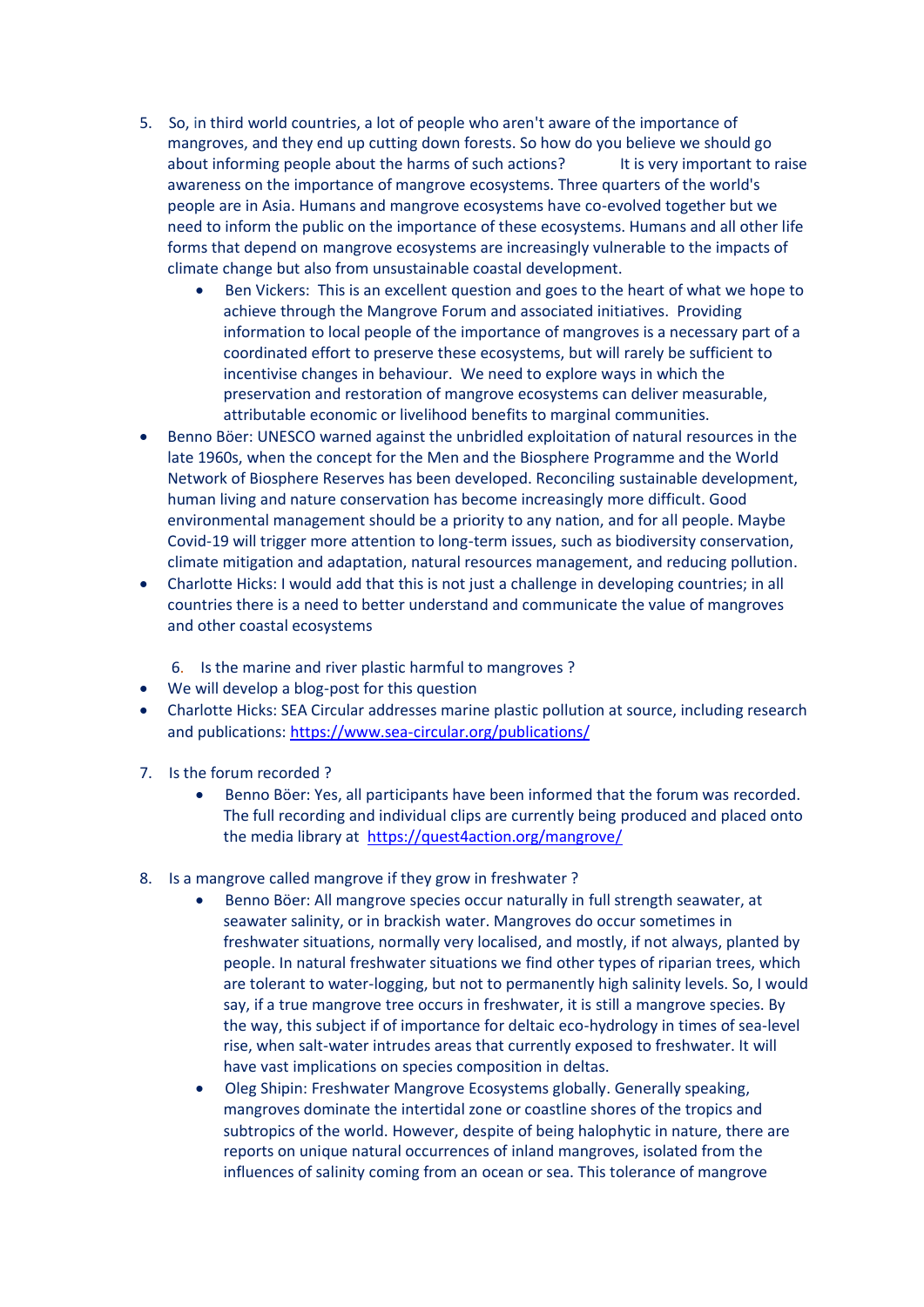species to freshwater was for long considered to be not for optimum growth but rather for survival. However, recent research by AIT shows that there is no inferiority in freshwater growth rates of at least major mangrove representatives (10 plus most common species in Thailand). The unique and rather uncommon long term natural freshwater mangrove ecosystems occur in small patches as compared to the extensiveness of coastal mangroves. Notable areas where freshwater mangroves successfully exist under unquestionable freshwater conditions are Hosnies Spring in Christmas Island, Australia (Hale and Butcher, 2010), Lake Sentani in Papua province, Indonesia (Steenis, 1984), freshwater lake in Karif Shoran, Yemen (Spalding, M., 2010; Hogarth, P., 2015), Vaitupu Island, Tuvalu, Oceania. Artificial areas where marine mangroves were planted in fresh water in which they very successfully grown are: Bogor Botanic Garden, Indonesia (Giesen et al, 2006; Ng and Sivasothis, 2014) and several places in Bangkok, Thailand, such as Suan Luang Garden Park, King Mongkut University of Technology, Bang Khun Tien Campus, National Science Museum and AIT campus. As a matter of fact, in Thailand mangroves have been cultivated as ornamental plants and used in landscaping canals, ponds and gardens for many decades. The Thai Royal family was prominent in this process.

- 9. How to manage people and mangroves living in harmony ?
	- Christoph Zöckler: Only by involving of local communities and their needs for mangrove and mudflat resources we can develop a conservation scheme for mangroves in Myanmar. The objective is to sustain the harvest of timber and marine resources from the mangroves and mudflats. To achieve this we need to develop a common understanding of sustainability in terms of the actual products as well as the awareness for the overall ecosystem. The UNESCO MaB Reserve scheme allows for the development of such management and zones as well as providing strict protection of key biodiversity areas. It is important to include local communities in the early stages of any zonation to achieve greatest level of acceptance or less need for law enforcement.
	- Naymyo Shwe: Locally manage mangrove area approach toward MAB based on community requirements and site-specific content is fundamental and goal. An area stratifies based on site specific requirements and needs for proper implementations. Livelihood support and sense of ownership on natural resources are major requirement for grass root mangrove dweller in developing countries. In the other hand strong policies and political support in each region is crucial for mangrove sustainability, local communities trust and active participation.
		- Mark Grindley: Certainly sustainable management of livelihoods resources in productive natural landscapes like mangroves is a challenge. Government responsibility is often split (eg, between forestry and fisheries administration), and livelihoods uses of communities can easily be seen as negative and destructive. But if we acknowledge that sustainable use is possible, then community-based management starts to look like a much more suitable approach than other, government-centred ones such as 'fence-and-fine' protected areas. Co-management is not however without its challenge, and there are many different models; not all will be most suitable in all contexts. As Nay Myo notes, the Biosphere Reserve programme offers one flexible approach that can be tailored to local circumstances and the needs/desires of stakeholders. Ramsar is another, though we should note that they are not mutually exclusive; Ramsar status might be appropriate for BR core zones in the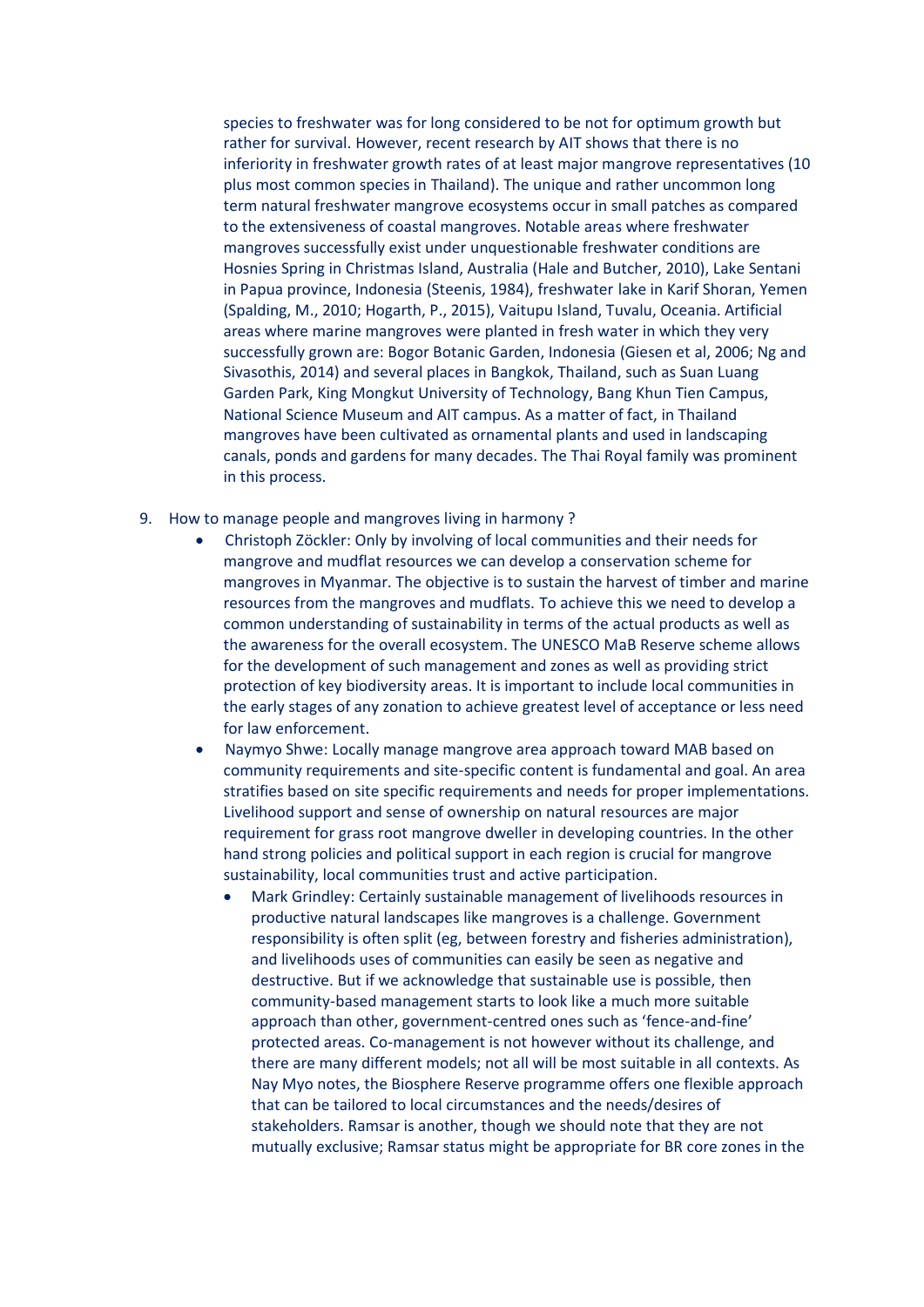context of mangrove, for example. Nay Myo's points on livelihood support and ownership are important considerations also.

- Benno Böer: Mangrove conservation should become a priority in national and local development planning. In addition, it would be important to establish an *ex situ* collection of mangrove germplasm, for example by establishing a World Mangrove Garden. Ecological mangrove forestry needs to be tested, I order to find out the capacity of mangrove forests to provide biological goods to people, without disturbing the balance (within the ecological carrying capacity). Floating mangroves needs to be tested as an alternative method for biomass production, as an offset for illegal mangrove cutting.
	- Janalezza Morvenna Esteban Thuaud: Provide locally relevant and contextspecific incentives, such as mangrove-friendly livelihoods; leverage on existing private-public partnerships based on mutual trust and acceptance; give more space for community-based forestry management; engage the youth and school children in caring for the mangrove forest. For more information, please refer to the article, A review of mangrove rehabilitation in the Philippines: successes, failures and future prospects, https://link.springer.com/article/10.1007/s11273- 008-9101-y-
- 10. Is there data on carbon sequestration, and economic value of mangroves for carbon trading ?
	- Martin Zimmer: There are many attempts to estimate the amount of carbon sequestered in mangrove biomass and sediment - some are reliable, others are obviously less accurate. [One aspect that is very rarely taken into account is that not only carbon contributes to the greenhouse gases, but also nitrogen. Thus, I always recommend measuring organic matter rather than organic carbon; however, there is no market for organic matter or nitrogen, but only for carbon.] Aboveground biomass (AGB) of mangrove trees and forests can be reasonably accurately estimated(!) from forest structure data, e.g., tree density, tree height, tree diameter-at-breast-height, and wood density. The equations needed for the estimations are both species- and region-specific(!), and only if both is taken into account, the outcome will be acceptably accurate and reliable. Recently, attempts are becoming more and more common to estimate AGB from remote-sensing data. I am not (yet) fully convinced by this approach, but the models

and techniques are improving quickly, and I believe that first sophisticated guesses are possible. However, as for most modeling approaches, we still need more and better ground-truthing!

 Belowground biomass (BGB) is even more difficult to estimate from forest structure data. If regional and species-specific equations are used, the outcome of the models might be reasonable (within an acceptable error margin). Any attempt of estimating BGB from satellite data, however, still appears (too) far-stretched to me.

 The most accurate and reliable way of determining AGB and BGB still would be to cut trees and dig out all roots and actually weigh the biomass - THIS, however, is -of course- unacceptable on a large scale! It is for this reason that it seems the above approaches are the best choice: we just have to work on improving them to the best of our knowledge! The carbon store in the sediment (or the storage rate) is yet another story. I haven't seen any convincingly reliable approach or model for estimating sediment carbon from forest structure data, not even to mention satellite imagery. Values of carbon stores in sediments are highly variable on a relatively small spatial scale, and the only way of obtaining half-way accurate data is taking (deep!) sediment cores (in sufficient number and spatial distribution) and actually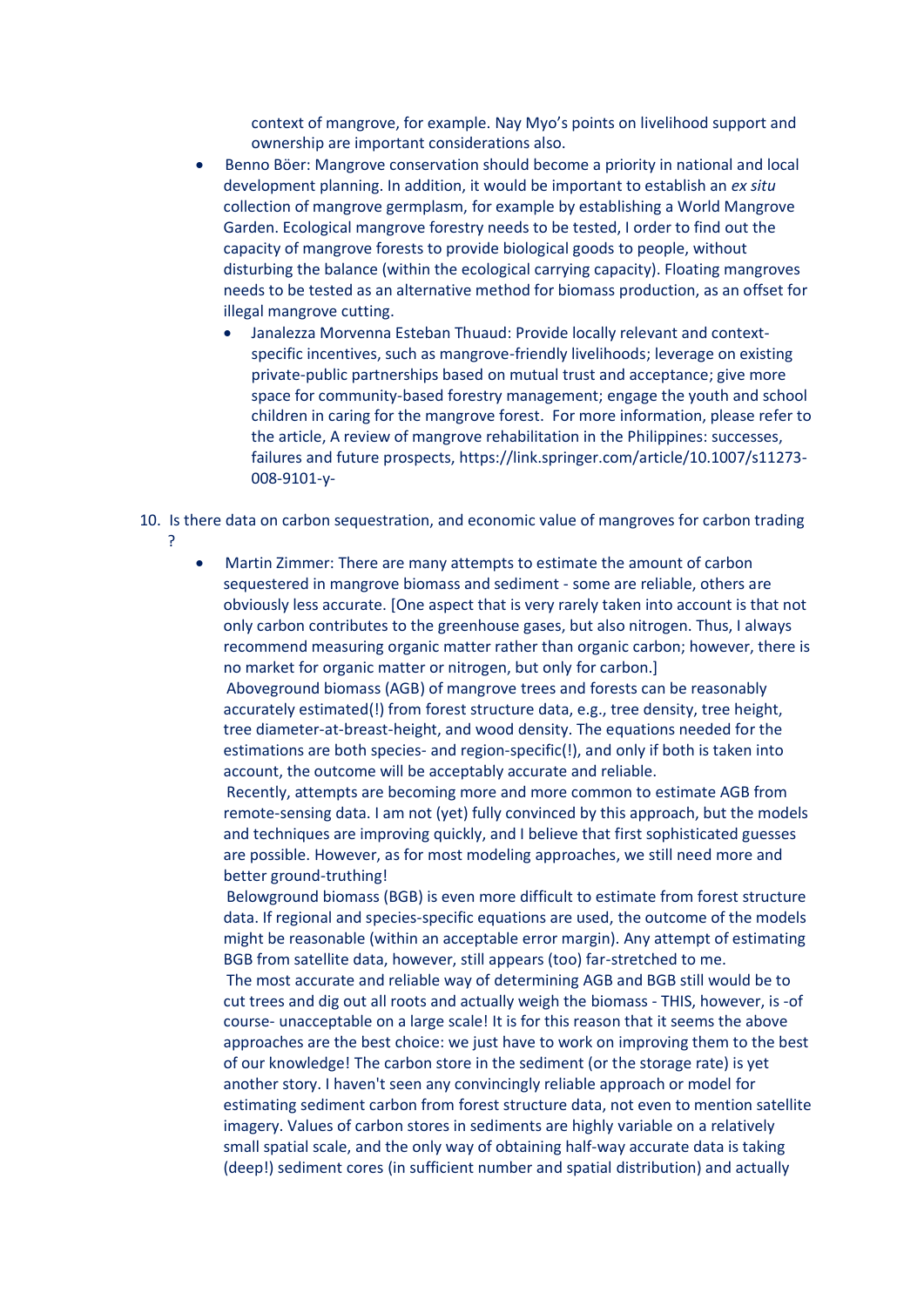measuring the carbon content. Taking some other sediment parameters into account, this will yield reliable and accurate estimates of carbon stores in mangrove sediments. There is a plethora of data and estimates "out there" - but we have to be aware of their potential lack in accuracy and reliability...

- The economic values of all the above would then depend on the carbon price on the international (or national) carbon-trading market. However, beyond carbon sequestration, there is a multitude of co-benefits of mangrove forests to local and regional societies (and humankind worldwide)! Some of the services provided by mangroves (mostly esthetical, cultural, religious, ...) are difficult (if not impossible) to mark with a price tag; others (e.g., provision of natural resources, such as wood, feed, food, and of nurseries and habitat for seafood species) are not too difficult to quantify; the economic value of coastal protection, e.g., would be quantified indirectly by estimating the costs of building protective structures that would be needed upon mangrove loss. All these benefits should be taken into account in addition to the carbon-market value when estimating the economic value of mangroves (or the economic cost of losing them (not to mention the ecological costs).
- Gerald Prolman: We think about this in several ways:
- 1) Mangrove restoration/planting projects are comparable to terrestrial aff/ref projects so should at least see similar pricing.
- 2) What the project costs are for implementing a mangrove restoration/planting project
- 3) Mangrove projects are the most viable and scalable blue carbon projects we have seen, and the notion of Mangroves has an alluring market appeal. I think people will pay a premium for them but we can look at what prices are they actually getting today?
- 1. Aff/Ref prices are anywhere between \$15-20/t
- 2. We have seen a range from \$2.00-\$3.50 per seedling. One conservative approach we have seen from a developer is a requirement for an upfront investment to pay for the seedlings accompanied by an off-take agreement. They ask for \$1.5/seedling upfront and then \$8-10/t on a 10yr offtake. So an example, a 200ha project expects to deliver 18,000 VCUs for 10yrs (so total of 180,000t). Planting Investment = \$750,000 (200ha x 2500 seedlings per ha x \$1.5 per seedling), Carbon Offtake = \$1.8m (180,000 VCUs x \$10). So if everything was to be funded by carbon (summing investment + offtake) you end up with a price of roughly  $$14.20/t = ($0.75m +$ \$1.8m)/180,000 VCUs. These costs move a bit because some places planting is easier, seedlings cost different amounts in different places etc so I think the range of cost price is something like \$10-15/t for projects that need planting (ref/res), REDD+ would be different for obvious reason.
- 3. We see a wide range \$10-20/t with an average at \$15/t right now for long term off take agreements. Community benefit sharing and biodiversity protection contributes to the quality of the project enabling yet higher prices. It's early days for blue carbon but I believe carbon credits from Mangroves will be in high demand and the highest market price because it's a reduction as well as sequestration.
- Ben Vickers: The carbon sequestration potential of mangroves, and all other ecosystems, is measured in terms of their 'emission factors' (EFs) or 'removal factors' (RFs), which refer respectively to the tonnes of carbon dioxide equivalent (tCO2e) released through a destructive activity (e.g. clearance of 1 hectare of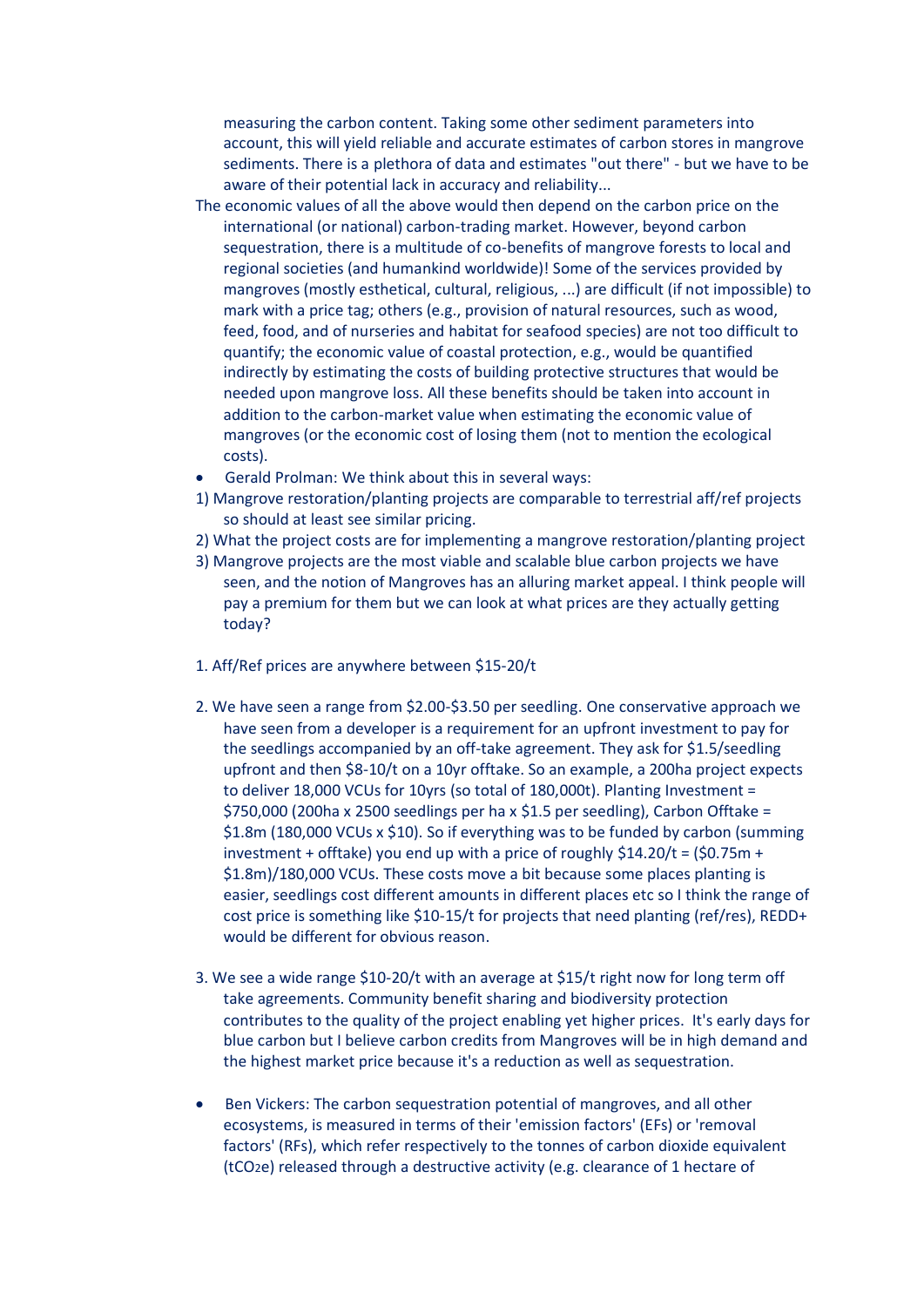mangroves) or sequestered through a positive activity (e.g. plantation or restoration of 1 hectare of mangroves). Mangrove ecosystems are highly varied, so the EFs and RFs are different between and within countries, and require a lot of intensive fieldwork to calculate. See CIFOR's research in Indonesia for some examples: [http://www.cifor.org/knowledge/publication/5095/.](http://www.cifor.org/knowledge/publication/5095/) FAO is conducting intensive plot measurements of mangrove ecosystems in Myanmar, which will allow calculation of accurate EFs and RFs for this country. In general, mangroves are among the most biomass-rich forest ecosystems i.e. have high carbon stocks per unit area, but the majority of these stocks are below ground or underwater. The carbon stocks do not necessarily translate into high value for 'carbon trading'. However, if interventions or projects can be designed which will deliver reduced Greenhouse Gas (CO2) emissions, or increased CO2 sequestration with high confidence, then high economic returns can potentially be secured with smaller unit areas than would be required with other forest ecosystems. The Voluntary Carbon Market (VCM) standard development organisation Verra has a 'Wetland Conservation and Restoration' methodology guideline, released in 2012, to assist project developers, which is in the process of being reviewed and updated. See [https://verra.org/project/vcs-program/projects-and-jnr-programs/wetlands](https://verra.org/project/vcs-program/projects-and-jnr-programs/wetlands-restoration-and-conservation-wrc/)[restoration-and-conservation-wrc/](https://verra.org/project/vcs-program/projects-and-jnr-programs/wetlands-restoration-and-conservation-wrc/)

- IUCN is working to release protocol for Mangrove Carbon Credit. IUCN Thailand is working with government focal points to set up "Thailand Mangrove Alliance" which will be the entry platform for Public-Private Sector mangrove carbon credit scheme.
- 11. How can we obtain permission to use the fotos of the MAP foto-contest ?
	- Dominic Wodehouse: 'Thank you. Please email Laura at
	- [laura@mangroveactionproject.org](mailto:laura@mangroveactionproject.org) and she will sort out permission for usage'.
- Laura Michie: We don't own the rights to these photos, so we cannot give out permission for others to use them. But let them know they can get in touch with me and I'll ask them for a bit more information, if it's only a few photos then I can put them in touch with the photographers.
- 12. How do you balance salinity percentage in relation to planting mangrove trees in the Arab Region ?
	- Ronald Loughland: We always focus on areas that are flushed and well drained through tidal water circulation so as not to have water stagnation and evaporation leading to increased salinity. Salt is a natural stress for mangroves so the less salty the better, however the Gulf has elevated salinities compared to other areas of the world and as such we focus on areas in the Gulf where there is natural groundwater or agricultural (date oasis) seepage into coastal areas, in such places mangrove plantations are more successful
- Benno Böer: The Arab Region is limited in mangrove coverage and diversity. Principally, all areas that are routinely exposed to very cold temperatures, have no mangroves, but they feature salt-marshes instead, often succulent species with high salinity concentration in the tissues. This is why the Mediterranean has no mangroves, but Morocco, and Mauretania in the West, and the Arab States in the Gulf feature *Avicennia marina*, and the Red Sea has *Avicennia marina*, *Rhizophora mucronata*, and *Ceriops tagal*. *Avicennia marina* is highly salttolerant upto at least 4,5 % tdS, whereas, for example in the ultra-high-salinity Gulf of Salwa, they still occur in the north, but not in the south, due to high salinity levels reaching up to 7% tdS. *R. mucronata* still occurs on some isolated places in the Gulf.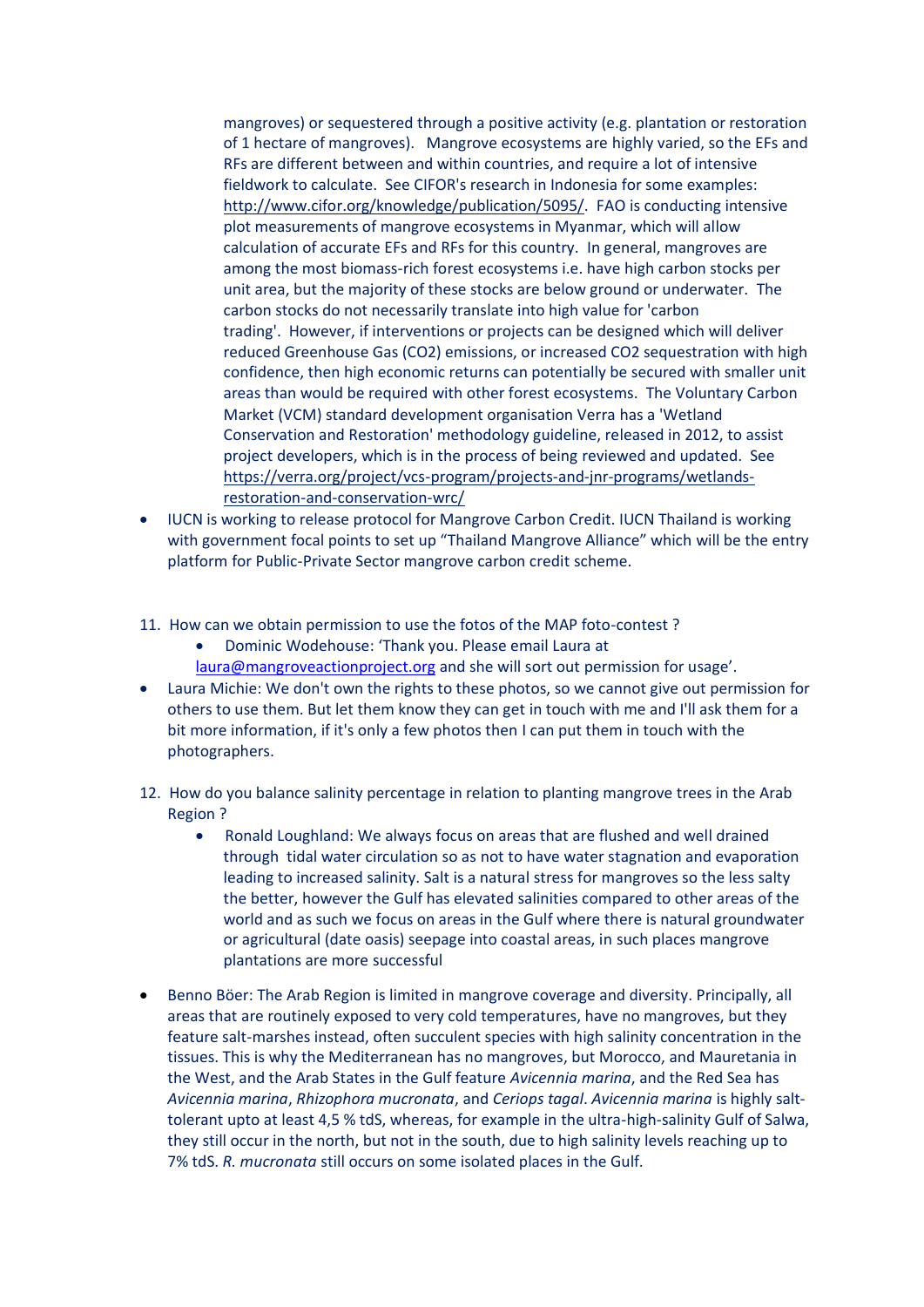- 13. Shall we have presentation on mangrove restoration from India, The Philippines and Bangladesh next mangrove forum ?
	- Benno Böer: yes, that would be great. In the meantime, we can make material available on the blog on exactly the same issue. No need to wait until 2021.
	- Janalezza Morvenna Esteban Thuaud: Yes, this is a welcome suggestion for the 2021 event.
- 14. Should mangroves in restoration projects be planted as a monoculture, or multiple species, and what are the effects ?
	- Ben Vickers: Restoration initiatives are highly location-specific. In general, indigenous species should be used, which are appropriate to the project site itself, not merely the country or region. In some cases, mangrove ecosystems are highly diverse in terms of species, in others they may naturally comprise very few (even just one) canopy species. Like plantation initiatives in dryland sites, the ultimate purpose of the plantation largely determines the species composition. If the purpose is solely restoration of the natural ecosystem (or as close to the natural system as possible) then this will not be achieved simply by planting the appropriate proportions of species found in the mature ecosystem. Faster-growing, lightdemanding species are usually established first, with shade-tolerant species subsequently. If the plantation objective is commercial production, or for materials valued by local communities for subsistence purposes, monocultures may be quite appropriate.
	- Siriporn Sriaram: It depends on the objectives. It is important to use the application of ROAM – Restoration Opportunities Assessment Methodology. The ROAM provides principles and operation guidance for the Forest Landscape Restoration (FLR). Sound restoration can deliver environmental and socio-economic benefits, which cannot be achieved by monoculture. Another important method that is worth to mention is the Mangrove Ecological Restoration technique (EMR).

• Janalezza Morvenna Esteban Thuaud: Mangrove restoration should be contextually and scientifically conducted. There are many scholarly articles available, and for a snapshot, please refer to the article -- A review of mangrove rehabilitation in the Philippines: successes, failures and future prospects, https://link.springer.com/article/10.1007/s11273-008-9101-y-

- 15. Did the Saudi ARAMCO mangrove project include only planting seedlings, or were there also hydrological interventions ?
	- Ronald Loughland: Our projects included examining through surveys the ideal conditions for establishing mangroves, and in most cases natural existing shorelines were selected. In some instances however, we modified the substrate heights to allow greater tidal flushing and drainage, and this ensured maximum success of these plantation sites.
- 16. Who can contribute to the Blue Carbon Ecosystem book series?

• Bilquees Gul: Scientists and researchers working in the Universities, Research Institutes/Centres, R&D organizations and NGOs can contribute Original Research Articles, Reviews, Case Studies and/or Commentaries about various aspects on Blue Carbon Ecosystems.

- 17. Can we have a word on blue carbon and peatland ?
	- Siriporn Sriaram: It Blue carbon is the carbon stored in coastal and marine ecosystems. Per unit the blue carbon ecosystems store more carbon compare to the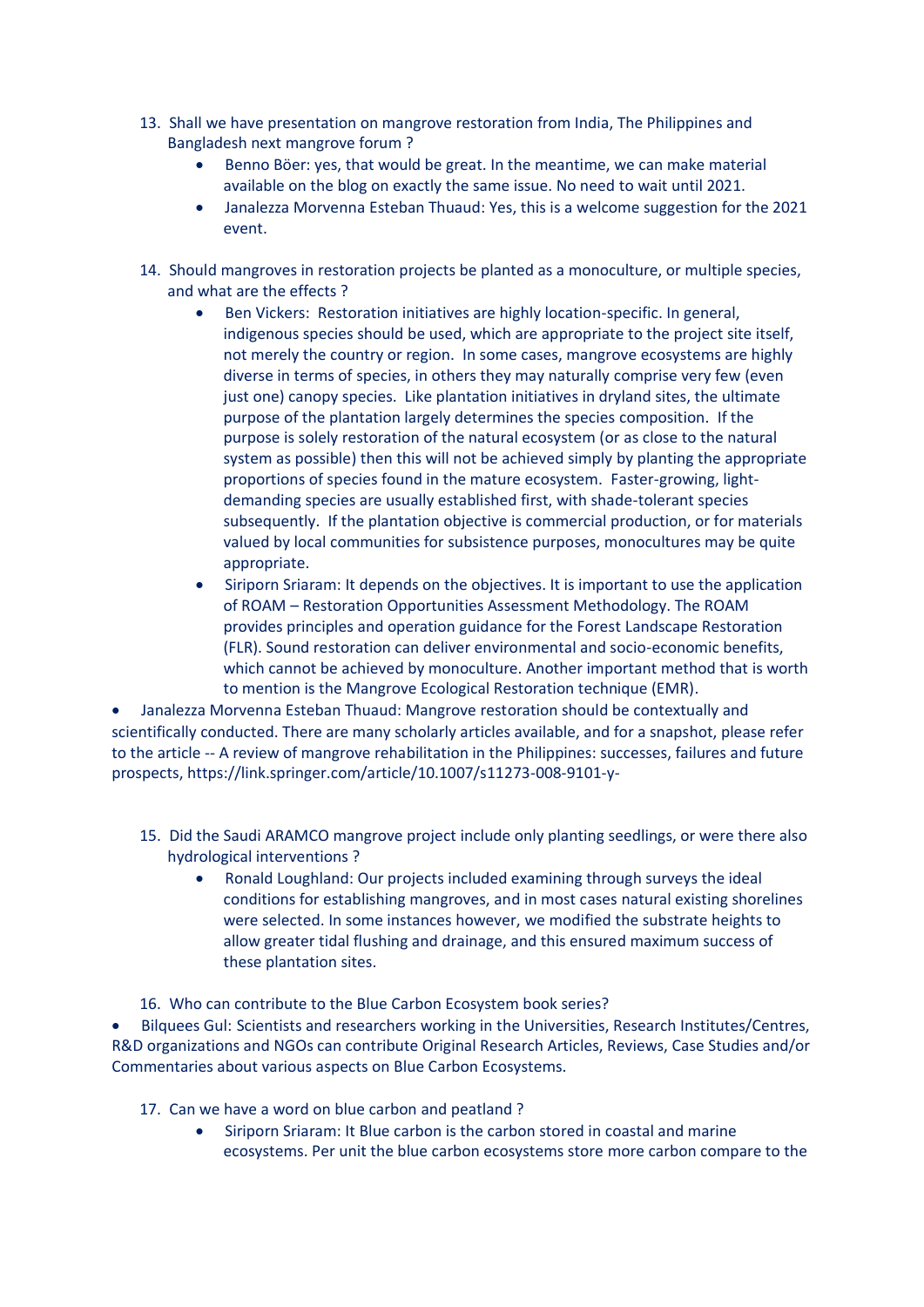terrestrial forest. Peatlands also an important component of climate change mitigation as they sequester significant amounts of soil carbon.

• Janalezza Morvenna Esteban Thuaud: ASEAN leaders have recognized the role that forests, including peatlands, play in climate change mitigation and adaptation in a number of key policy statements (source: Social forestry and climate change in the ASEAN region, RECOFTC 2017 ).

> In April 2015, the ASEAN Heads of State signed the Declaration on Institutionalizing the Resilience of ASEAN Communities and Peoples to Disasters and Climate Change, committing to a range of measures to reduce vulnerability to disasters and climaterelated risks; and to mainstream disaster risk management and climate change adaptation into policy-making at the local, national and regional levels. The Declaration on Post-2015 Environmental Sustainability and Climate Change was issued in November 2015 (ASEAN, 2015). This declaration stated the need to accelerate implementation of climate change mitigation and adaptation measures in line with national policies. It aims to strengthen regional cooperation on climate change, preventing peat soil and forest fires, and sustainable management of forest and peatland ecosystems to reduce deforestation and land degradation. RECOFTC is working continuously with local and national governments across the Mekong (particularly Thailand in the Kuan Kreng Landsape in Nakhono Sri Thammarat) and in Jambi, Indonesia to address peatlands conservation and management. For more information, please contact partnerships@recoftc.org

- 18. How tough or weak are mangroves to oceanic changes, such as temperature, nutrients, salinity, and pH ?
	- Benno Böer: This is specific to the species, sub-species, as well as topographic and conditions. Temperature (air-temperature and water-temperature) is believed to be the limiting factor for species diversity, and the bio-geographical extend into the southern and northern sub-tropics. Cold winter temperatures limit mangrove distribution. A lot of ecological studies have been carried out, and many more need to be carried out, also in view of climate change and mangrove coverage.
- 19. Are there mangrove restoration projects that have been funded via carbon credit trading ?
	- Ronald Loughland: Saudi Aramco are planting mangroves as part of our Corporate Stewardship program, and we highlight the benefits that this has for food security, biodiversity, resilience to climate change and carbon sequestration and storage. We regard mangroves as natural based solutions for carbon emissions and are now working with organizations both within Saudi Arabia and internationally to utilise the protection and restoration of mangrove ecosystems as part of our decarbonisation goals whilst recognising the many co-benefits the protection and restoration of these habitats has for communities around the world. So the future of global mangrove forests will be influences by carbon crediting
	- Gerald Prolman: You can find 4 registered mangrove projects in the VCS (VERRA) registry. There are also several other projects in earlier phases of development and they are not yet issuing carbon credits. Also there are a number of reforestation/restoration mangrove projects done as caused based rather than carbon projects (a company does it as a philanthropic exercise). As the demand for offsets from Mangrove projects increases we may see some of these sonar based projects seek verification in order to secure durable financing from the market rather than through donations.
- Charlotte Hicks: In terms of the project-scale, voluntary market, you may also like to look at CCB, VCS and other projects listed here, including projects related to restoration: <https://registry.verra.org/>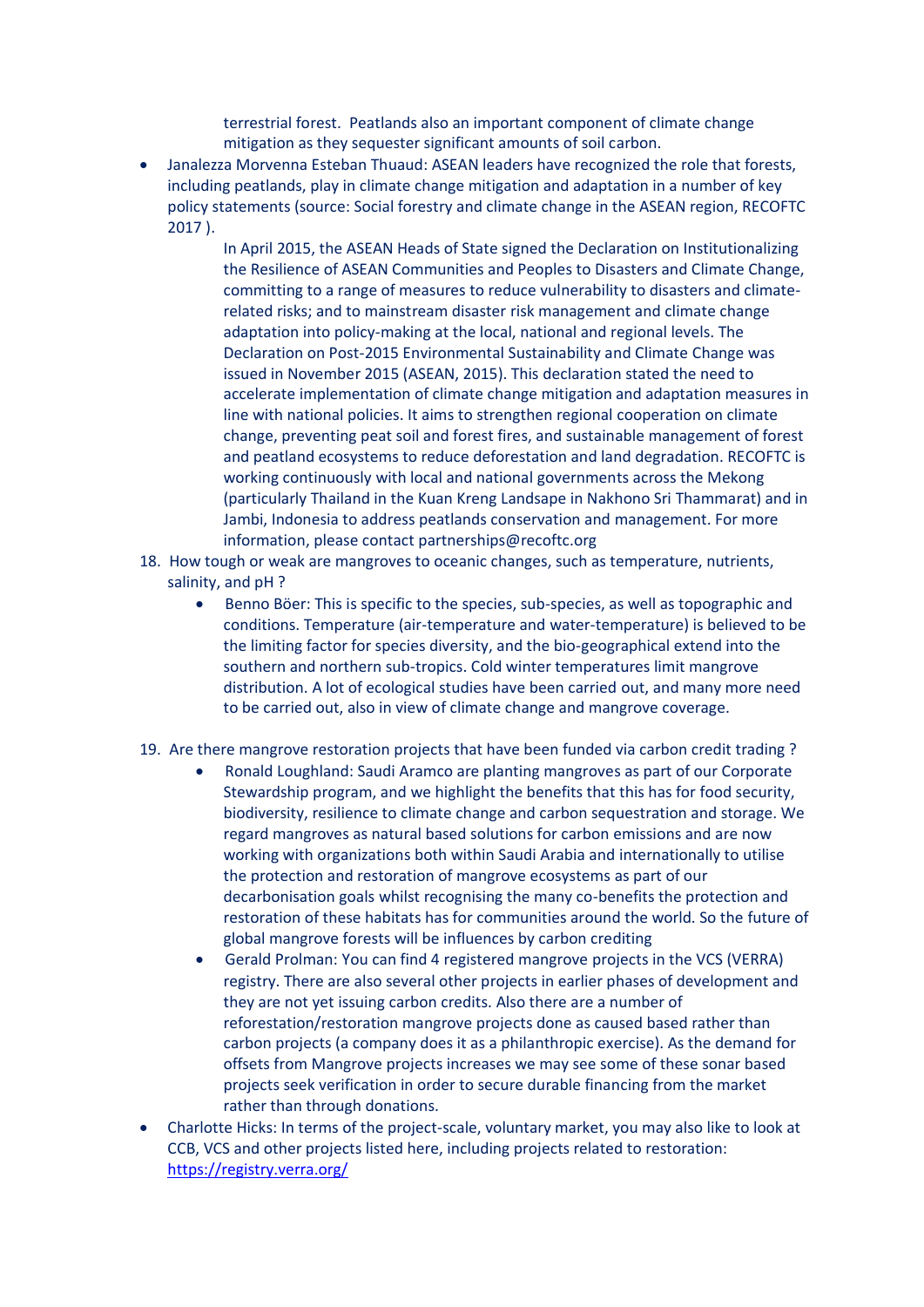- 20. What are the best practices for the restoration of aquaculture and mining areas with mangroves ?
	- Janalezza Morvenna Esteban Thuaud: Please consult the work of SEADEC and Dr. Jurgenne Primavera,
	- Mangroves and aquaculture in South-East Asia.
		- https://repository.seafdec.org.ph/bitstream/handle/10862/711/RTCCode\_p25- 37.pdf?sequence=1&isAllowed=y
- 21. Will presenting prepublications on the 'Open Science Forum' be a conflict with science journals ?
	- Benno Böer: that will depend on the journal. Each author needs to find out for each individual case. The journal publishes material only after a review and revisions process. We can allow authors to place their raw material on the open science forum as und-edited raw-material, without copyright, and with no Science Citations Index value. If there is a conflict with the journal, you need to find out yourself, with your selected journal.
- 22. How can the conservation and restoration of mangrove forests be an incentive for big business ?
	- A blog contribution will be arranged for to respond to this important question. Mangrove forest conservation and restoration are very good incentives for the private sector and business. Please see blog article by Dr David Ganz, Dr Chandra Silori, and Dr Maung Maung Than, To keep our coasts, coastal communities must benefit from sustainable enterprises,
	- [https://www.recoftc.org/stories/keep-our-coasts-coastal-communities-must-benefit](https://www.recoftc.org/stories/keep-our-coasts-coastal-communities-must-benefit-sustainable-enterprises)[sustainable-enterprises](https://www.recoftc.org/stories/keep-our-coasts-coastal-communities-must-benefit-sustainable-enterprises)
- 23. When will the GIS portal be available and where can we find it ?
	- Charlotte Hicks: There are many GIS portals that could be relevant. One is the UN Biodiversity Labs, where users can explore many different layers related to biodiversity and ecosystem services:<https://www.unbiodiversitylab.org/> There is also Global Mangrove Watch:<https://www.globalmangrovewatch.org/>
- 24. Mangrove restoration experiences:
	- An article for our blog will be composed.
- 25. What kind of mobile monitoring systems exist ?
	- Janalezza Thuaud will compile a blog-article jointly with Dan Friees and Norman Duke.
- 26. How to make mangrove users environmental stewards for mangrove ecosystems ?
	- We will arrange for a sperate blog contribution
- 27. How to develop synergies between traditional conservation methods and state of the art innovative technologies for win-win-situations ?
	- A separate blog-article will be produced.
- 28. How to generate a synergetic mangrove conservation approach, with multiple responsible authorities, users, private sector, and academia ?